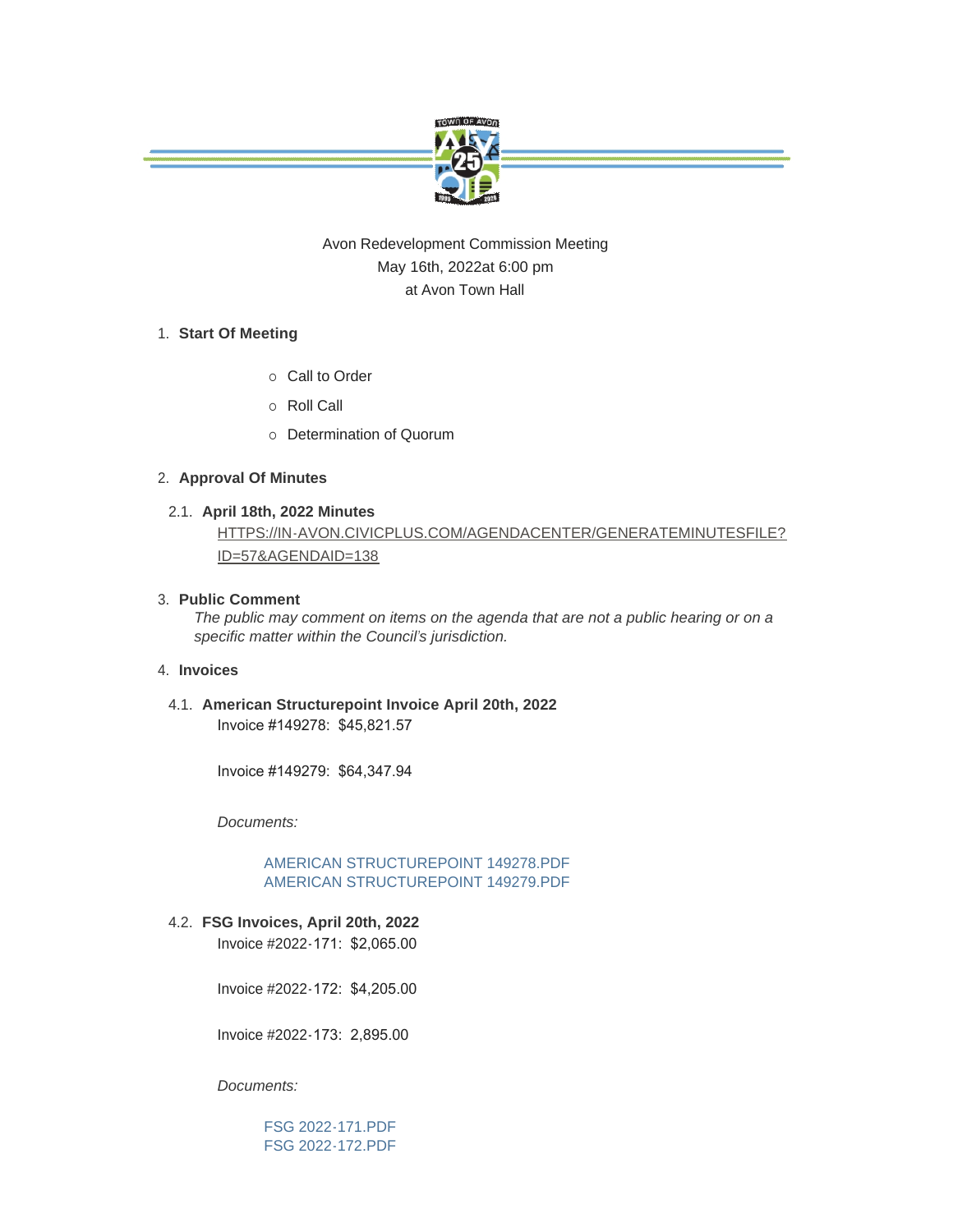## [FSG 2022-173.PDF](https://www.avongov.org/AgendaCenter/ViewFile/Item/504?fileID=371)

**Daystar Directional Drilling Invoice, April 30th, 2022** 4.3. Invoice #12772: \$23,318.66

*Documents:*

#### [DAYSTAR 12772.PDF](https://www.avongov.org/AgendaCenter/ViewFile/Item/505?fileID=372)

**Dan Jones ROW Phase 1** 4.4. Shoenberg: \$63,350.50

Culver: \$19,275.00

Westover Commons, LLC: \$35,371.48

Kong & Feng Asset Investment, LLC: \$54,625.00

# **Dan Jones ROW Phase 2** 4.5.

Holland: \$12,447.00

Holland: \$41, 828.00

Ivancic: \$1,600.00

Klinger: \$28,775.00

#### **Old Business** 5.

**CR 100 South Update** 5.1.

#### **New Business** 6.

6.1. Resolution No Excess AV

*Documents:*

#### [RESOLUTION 2022-02.PDF](https://www.avongov.org/AgendaCenter/ViewFile/Item/509?fileID=384)

## **Resolution To Acquire ROW For Dan Jones Phase2 - Parcels 1 And 23** 6.2.

*Documents:*

[RESOLUTION 2022-03.PDF](https://www.avongov.org/AgendaCenter/ViewFile/Item/510?fileID=382) [DJ PHASE 1 ROW.PDF](https://www.avongov.org/AgendaCenter/ViewFile/Item/510?fileID=380) [DJ PHASE 2 ROW.PDF](https://www.avongov.org/AgendaCenter/ViewFile/Item/510?fileID=381)

**Quote To Replace Avon Police Station HVAC Equipment** 6.3.

*Documents:*